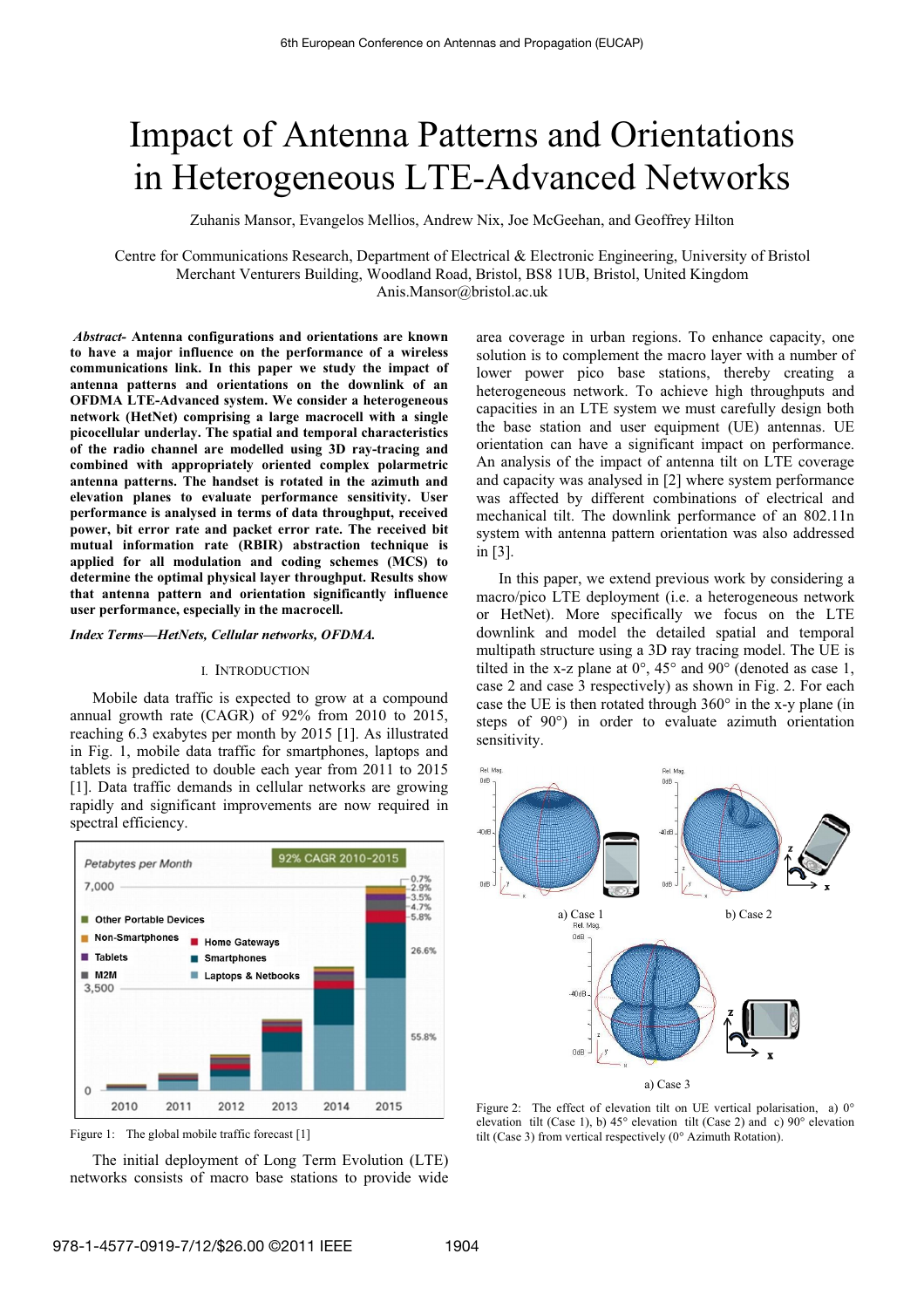The remainder of the paper is structured as follows. In section II, the system model for OFDMA is presented. Test scenarios and antenna configurations are given in section II. User performance evaluation is presented and discussed in section IV. Results are presented and discussed in section IV. Section V concludes the paper.

#### II. SYSTEM MODEL

Fig. 3 shows the transmitter and receiver structure for the downlink of an LTE single antenna system. Orthogonal Frequency Division Multiple Access (OFDMA) has been adopted as the downlink transmission scheme in the 3rd Generation Partnership Project (3GPP) LTE standard [4]. OFDMA is a multiple access scheme based on Orthogonal Frequency Division Multiplexing (OFDM) where data is transmitted to different users on different subcarriers. It is suitable for high data rate transmission in wideband wireless systems due to its high spectral efficiency and good immunity to multipath fading.



Figure 3: SISO model of a coded OFDMA system in HetNet Scenario.

A baseband LTE link level simulator has been implemented in MATLAB in order to investigate the link level performance of the LTE downlink. The OFDMA simulation parameters are defined based on the latest 3GPP TR 36.8414 standard [4]. Table I shows the key parameters of the LTE OFDMA downlink system.

| <b>System Parameters</b>                            | <b>Specifications</b>            |  |
|-----------------------------------------------------|----------------------------------|--|
| Carrier Frequency                                   | 2 GHz                            |  |
| <b>Transmission Bandwidth</b>                       | 10 MHz                           |  |
| Time Slot/Sub Frame Duration                        | $0.5$ ms $/1$ ms                 |  |
| Subcarrier Spacing                                  | $15$ kHz                         |  |
| Sampling Frequency                                  | 15.36 MHz (4 x 3.84 MHz)         |  |
| <b>IFFT</b> size                                    | 1024                             |  |
| Number of Occupied Subcarrier                       | 600                              |  |
| Number of OFDMA symbols<br>per time slot (Short CP) |                                  |  |
| CP Length (us/samples)                              | $(4.69/72)$ x 6, $(5.21/80)$ x 1 |  |
| Channel Knowledge                                   | Perfect                          |  |

TABLE 1: Parameters for LTE OFDMA

In this paper, an LTE FDD system with a 10 MHz bandwidth is assumed. PHY layer throughput is used as the main metric for comparison. A target PER of 10% or less and a noise floor of -94.5dBm are assumed in the receiver [5]. In order to perform link-level analysis in an efficient and scalable way, a PHY layer abstraction technique is required. In this paper, the Received Bit Mutual Information Rate (RBIR) abstraction technique is applied to choose the optimal MCS. RBIR abstraction has been used in [6] and is fully described in [7][8]. This technique has been thoroughly validated against our LTE link-level simulator in order to validate the accuracy of the RBIR abstraction engine (see Fig. 4).



#### III. TEST SCENARIOS AND ANTENNA CONFIGURATION

Our HetNet scenario consists of a large macro base station and a single pico base station. Six user terminals are located in both the macrocell (UE-Macro) and picocell (UE-Pico) as shown in Fig.5. Analysis is performed at 2.6GHz with base station transmit powers of 43dBm and 30dBm respectively for the Macro-eNB and Pico-eNB. For each location, a set of 1000 channel snap-shots are considered to ensure statistical accuracy. The macro base station uses a macro evolved node-B (Macro-eNB), while the pico base station uses a pico evolved node-B (Pico-eNB). The mobile stations or handsets are denoted as user equipment (UE).



Figure 5: Heterogeneous network topology utilizing a mix of high power (macro) and low power (pico) base stations; analysis is performed at 2.6GHz with a transmit power of 43dBm and 30dBm for the Macro-eNB and Pico-eNB respectively.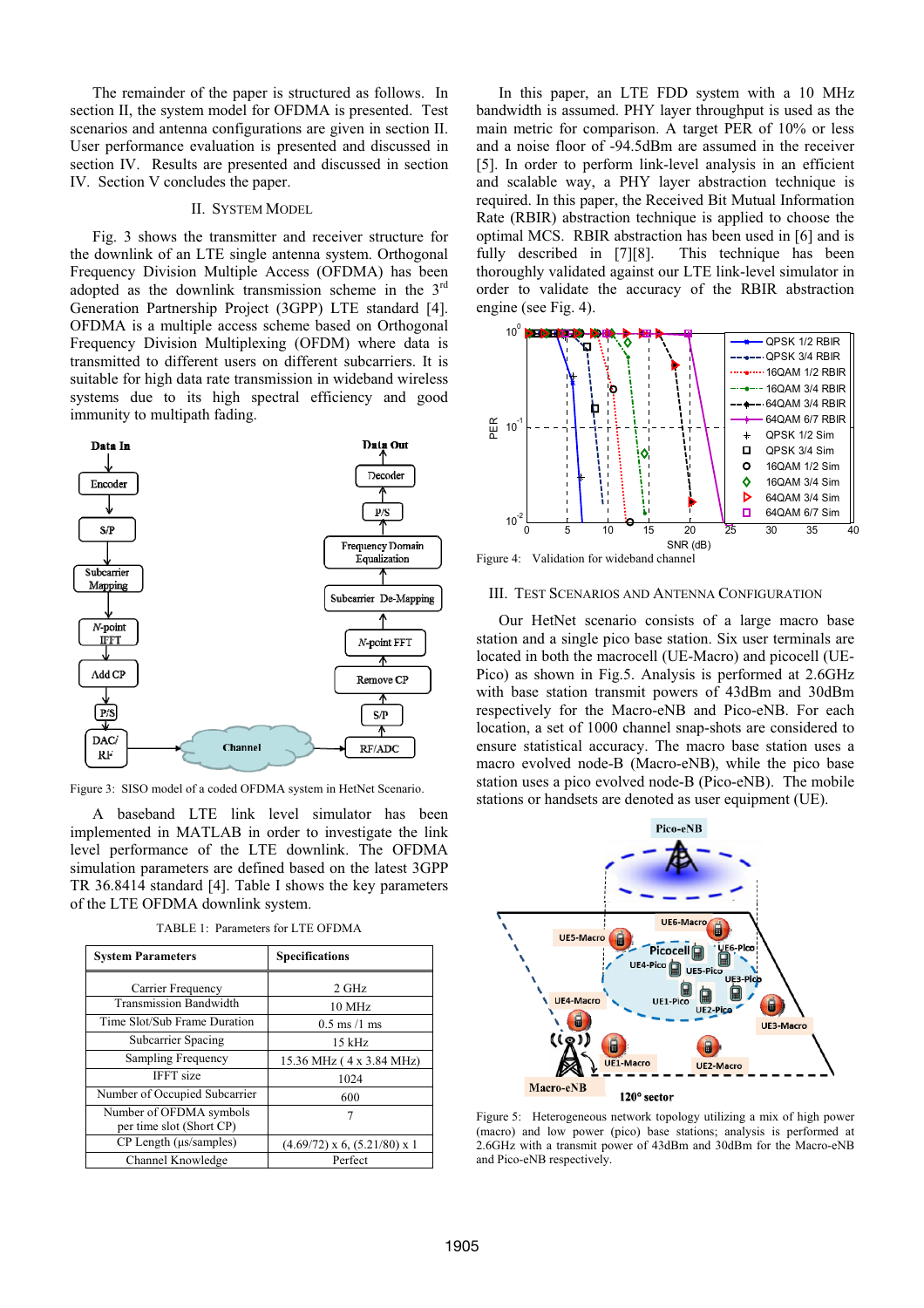The SISO channel between the Macro-eNB, Pico-eNB and each UE is modelled as the spatial convolution of the antenna patterns with the spatial and temporal multipath components from an 3D outdoor ray-tracer [9]. This deterministic approach is preferred over the standardized SCM 3GPP LTE channel model [10] since the latter makes several simplifying assumptions. These include: i) no consideration of a picocell environment, ii) simplified angle spread distributions, iii) propagation restricted to the azimuth plane, iv) no mechanism for modelling specific antenna patterns, and v) highly simplified polarization modelling.

In order to compute a statistically valid set of wideband channel matrices suitable for OFDMA modelling, the procedure reported in [13] was followed. Point-source raytracing was performed from the eNB to each UE location. This provides information on the amplitude, phase, time delay, angle-of-departure (AoD) and angle-of-arrival (AoA) of each multipath component (MPC). The complex gain of each MPC was adjusted according to the transmitting/receiving antenna *E*-field pattern response for the corresponding AoD/AoA and polarization. The doubledirectional time-invariant channel impulse response for a link is given by equation  $(2)$  [10].

$$
h(\tau, \Omega_{AoD}, \Omega_{AoA}) = \sum_{l=1}^{L} h_l(\tau, \Omega_{AoD}, \Omega_{AoA}) =
$$
\n
$$
= \sum_{l=1}^{L} \mathbf{E}_l \delta(\tau - \tau_l) \delta(\Omega_{AoD} - \Omega_{AoD,l}) \delta(\Omega_{AoA} - \Omega_{AoA,l})
$$
\nwhere 
$$
\mathbf{E}_l = \begin{bmatrix} E_{Tx}^V \\ E_{Tx}^H \end{bmatrix}^T \begin{bmatrix} a_l^{VV} e^{j\Phi_l^{VV}} & a_l^{VH} e^{j\Phi_l^{VH}} \\ a_l^{HV} e^{j\Phi_l^{HH}} & a_l^{HH} e^{j\Phi_l^{HH}} \end{bmatrix} \begin{bmatrix} E_{Rx}^V \\ E_{Rx}^H \end{bmatrix}
$$
\n(1)

*L* represents the total number of MPCs. The  $l^h$  MPC has a complex amplitude  $a_l^{XY}e^{j\Phi_l}$ polarization combinations), a time-of-flight  $\tau_l$  and (2x2 matrix for all four departure/arrival angles  $\Omega_{AoD,l}$  /  $\Omega_{AoA,l}$ .  $E_{Tx}^{V/H}$  /  $E_{Rx}^{V/H}$ represents the vertical/horizontal polarization component of the transmitting and the receiving antenna *E*-field radiation pattern. The wideband channel frequency response  $G(f) = [g_1, g_2, \dots, g_N],$  where  $g_k$  represents the frequency domain SISO channel gain for the  $k^m$  subcarrier, which was computed using a 2048-point discrete Fourier which was computed using a 2048-point discrete Fourier transform (equation 3):

$$
G(f) = F\{h(\tau_1 \Omega_{AoD} \Omega_{AoA})\}
$$
 (2)

To compute the expected average channel performance for a given link, we repeat this procedure for 1000 uncorrelated channel realizations. These are generated for a given link by applying a uniformly distributed  $[0,2\pi]$ random phase to each MPC between the eNB and UE. The Macro-eNB is located on the rooftop of a 30m tall building and employs a theoretically modelled vertically polarized directional antenna, as proposed in [11], down-tilted by 10°. The Pico-eNB is mounted on the outer wall of a building, 5m above the ground level. It utilizes a vertically polarized

patch antenna, the pattern of which was measured in-situ in an anechoic chamber. Figs. 6 and 7 show the vertical polarization components of the Macro-eNB and the PicoeNB antenna radiation patterns. The UE antenna is theoretically modelled as a vertically polarized Hertzian dipole [12], located 1.5m above the ground level. Fig. 8 and Table II illustrate the UE rotations used in this study. Table III presents the propagation characteristics for all the UE locations (0<sup>°</sup> orientation elevation and azimuth).



Figure 6: Macro-eNB antenna radiation patterns.





Figure 7: Pico-eNB antenna radiation patterns.



c. Case3

Figure 8: Effect of elevation tilt on user terminal (UE) vertical polarization component, a) Case 1, b) Case 2 and c) Case 3.

TABLE II: MODEL ROTATIONS FOR THE UE

| Case        | <b>Elevation Tilt</b><br>$(x-z plane)$ | <b>Azimuth Rotation</b><br>(x-y plane)           |
|-------------|----------------------------------------|--------------------------------------------------|
| 1a/1b/1c/1d | ∩∘                                     |                                                  |
| 2a/2b/2c/2d | 45°                                    | $90^{\circ}/180^{\circ}/270^{\circ}/360^{\circ}$ |
| 3a/3b/3c/3d | າບ。                                    |                                                  |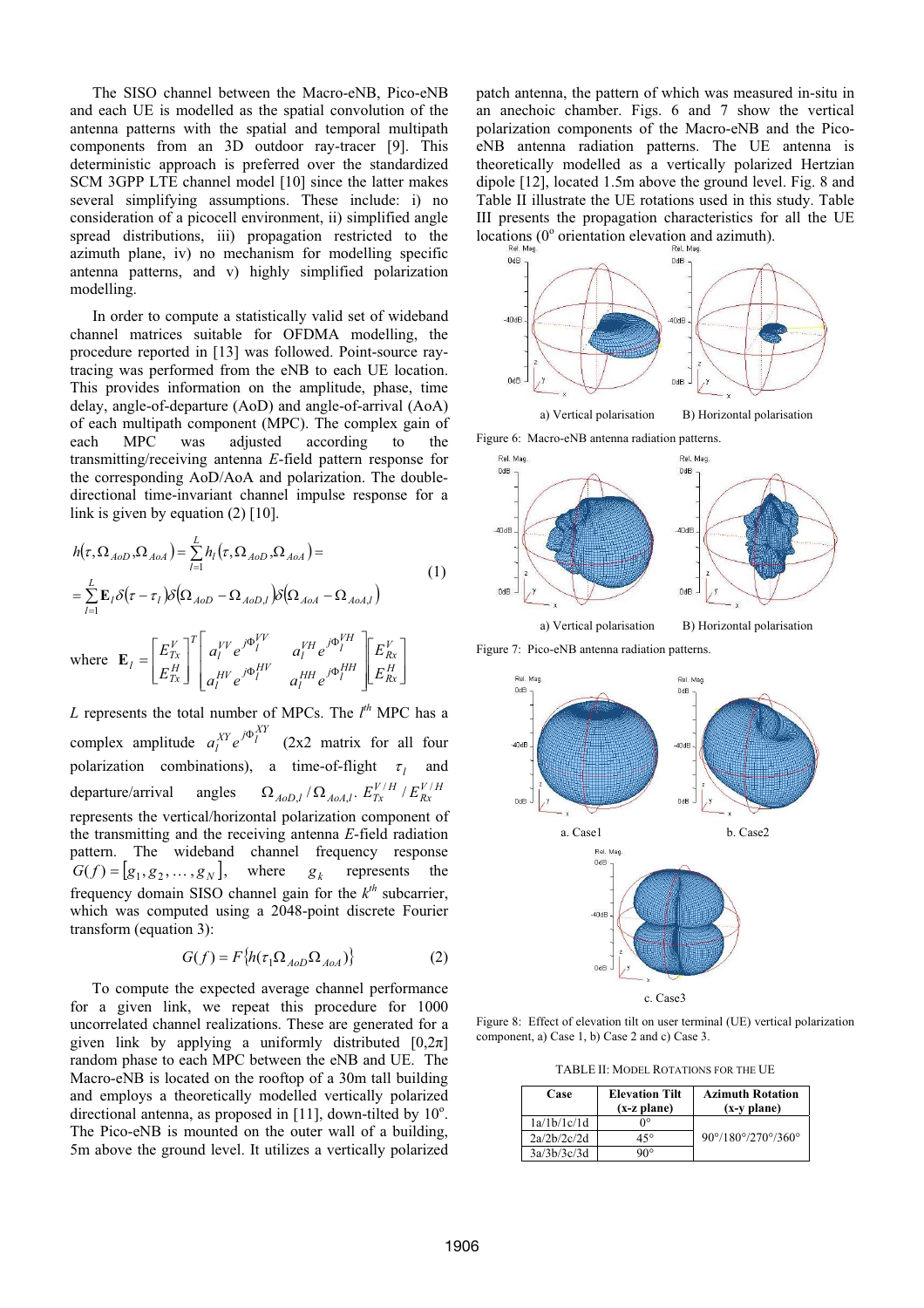| Location        | <b>Distance from Base</b><br>Station (m) | K-factor (dB) | <b>Total Average</b><br><b>Received Power (dBm)</b> | <b>RMS</b> delay<br>Spread (nsec) | Coherence<br><b>Bandwidth (MHz)</b> | <b>Elevation AoA RMS</b><br>Spread (degrees) |
|-----------------|------------------------------------------|---------------|-----------------------------------------------------|-----------------------------------|-------------------------------------|----------------------------------------------|
| UE1             | ~108/~11                                 | 3.9/17.0      | $-35.2/-23.9$                                       | 46.3/3.3                          | 5.9/83.3                            | 5.2/3.7                                      |
| UE <sub>2</sub> | $\sim 500 / 60$                          | $3.7/-0.8$    | $-60.1/-67.9$                                       | 104.9/109.6                       | 2.6/2.5                             | 2.0/5.5                                      |
| UE3             | $\sim$ 1020/ $\sim$ 104                  | 5.6/0.3       | $-87.2/-75.7$                                       | 74.4/191.2                        | 3.7/1.4                             | 8.3/4.8                                      |
| UE4             | $\sim 103/\sim 9$                        | $-2.13/8.4$   | $-42.9/-22.0$                                       | 119.0/7.1                         | 2.3/38.7                            | 10.1/13.3                                    |
| UE5             | $\sim 500 / \sim 49$                     | 2.8/15.8      | $-58.6/-39.7$                                       | 126.2/16.1                        | 2.2/17.1                            | 14.6/0.9                                     |
| UE6             | $\sim$ 1000/ $\sim$ 105                  | $-1.8/14.7$   | $-76.1/-44.5$                                       | 181.8/4.0                         | 1.5/68.8                            | 3.8/12.3                                     |

TABLE III: PROPAGATION CHARACTERISTICS OF 0° User Antenna Elevation Tilt and Azimuth Rotation in Macrocell/Picocell Scenario

# IV. USER PERFORMANCE EVALUATION

Table IV compares the peak received SNR and the optimal throughput based on optimal MCS selection (Table V) using the RBIR abstraction technique for median and cell-edge users located in locations 2 and 3 respectively (see Fig. 5). The UE3-Pico outperforms the UE3-Macro in terms of peak SNR and optimal throughput (22.3 Mbps). When the UE rotates from case 2 to 3, the UE3-Macro experiences a 75.5% increase in peak throughput (7.1 Mbps-12.4 Mbps). However, the peak throughput with the UE3-Pico remains the same (22.3 Mbps). Figs. 9 and 10 show the predicted BER for a median user in the pico and macrocells at test location 2. The UE rotates through 360° and the results are summarized in Fig. 11. It can be seen that for the UE3-Pico the overall variation in performance is small compared to the UE3-Macro.

# V. CONCLUSIONS

Results show that at the cell edge the macrocell has increased sensitivity to antenna rotation compared to the picocell. Results indicate that picocells can be used to improve downlink throughput, particularly for cell-edge users, since the average received signal power and throughput are much higher.

## ACKNOWLEDGEMENTS

Zuhanis Mansor would like to thank the Majlis Amanah Rakyat (MARA) and Universiti Kuala Lumpur (UniKL) for her postgraduate scholarship. The authors acknowledge Centre for Communication Research, University of Bristol, for the provision of laboratory facilities and computing.

TABLE IV: PICO-UE /MACRO-UE PERFORMANCE FOR CASE 1, 2 & 3.

| Location  | <b>Peak SNR</b><br>(dB) | <b>Optimal Throughput</b><br>(Mbps) | <b>MCS</b> |
|-----------|-------------------------|-------------------------------------|------------|
| UE2-Pico  | 26.6                    | 24.12/24.07/35.63                   | 5/5/6      |
| UE3-Pico  | 18.8                    | 15.64/22.3/22.3                     | 3/4/4      |
| UE2-Macro | 344                     | 43.0/42.95/41.83                    | 7/7/7      |
| UE3-Macro | 73                      | 7.72/7.06/12.39                     | 1/1/2      |

| TABLE V: LIST OF MCS MODES |  |
|----------------------------|--|
|----------------------------|--|

|     | <b>OPSK</b> | 16OAM   | 64OAM   |
|-----|-------------|---------|---------|
|     | 1/2.3/4     | 1/2.3/4 | 3/4.6/7 |
| MCS |             | , 4     | 5.6     |



Figure 9: BER vs. SNR performance as users rotates through 360° for UE2-Pico at MCS 4.



Figure 10: BER vs. SNR performance as users rotates through 360° for UE2-Macro at MCS 4.



Figure 11: Peak pico and macrocell throughput as users rotates through 360° at location 2.